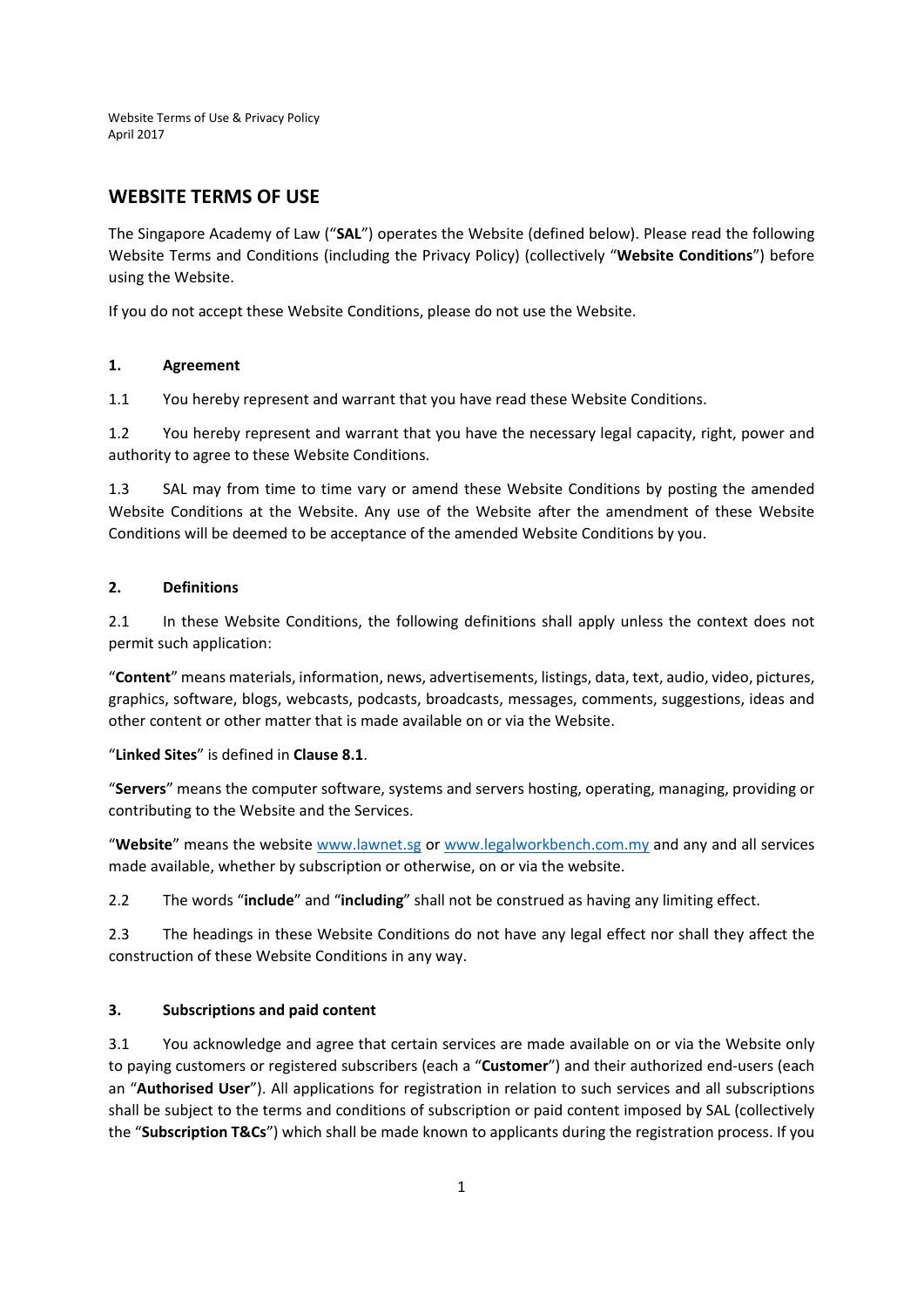are a Customer, the Subscription T&Cs shall apply in addition to these Website Conditions. If you visit the Website as an Authorised User, your access to and use of the services comprising the subscription shall be subject to the Subscription T&Cs. You should obtain a copy of the Subscription T&Cs from the Customer. In the event of any conflict or inconsistency between the Subscription T&Cs and these Website Conditions, the Subscription T&Cs shall prevail.

# **4. Usage Conditions**

4.1 You may download, print, e‐mail, transmit electronically and store reasonable copies of the Content purely for your personal use or for your internal business purposes.

4.2 You must not do or permit or cause any other person to do the following without SAL's prior written consent:

4.2.1 reproduce, duplicate or copy the whole or any portion of the Website or Content, except to make reasonable copies as stated in **Clause 4.1**;

4.2.2 modify, adapt, translate, publish, display, transmit, broadcast, podcast, webcast, distribute, sell, resell, trade or exploit for any purpose, the whole or any portion of, or any access to, the Website or Content;

4.2.3 use the Website or Content for the provision of outsourcing or the running of service bureaus; or

4.2.4 whether manually or with the help of computer programs, download or attempt to download information for the purpose of creating or adding to an electronic search or retrieval facility (online or otherwise).

4.3 You may not decompile, reverse engineer or otherwise attempt to discover the source code of the Website, or permit or cause any other person to do so, without SAL's prior written consent.

#### **5. Intellectual Property**

5.1 The Website and Content are owned by SAL or its licensors. You acknowledge that you have no right, title or interest in or to the Website and Content, except as otherwise stated in these Website Conditions, and you will not challenge SAL or its licensors' ownership of them.

5.2 The domain name on which the Website is hosted on is the sole property of SAL and you may not use or otherwise adopt a similar name for your own use.

#### **6. Online Conduct**

6.1 You hereby undertake:

6.1.1 to comply with these Website Conditions, and such other notices or guidelinesthat may be posted on the Website by SAL from time to time (which are hereby incorporated by reference into these Website Conditions);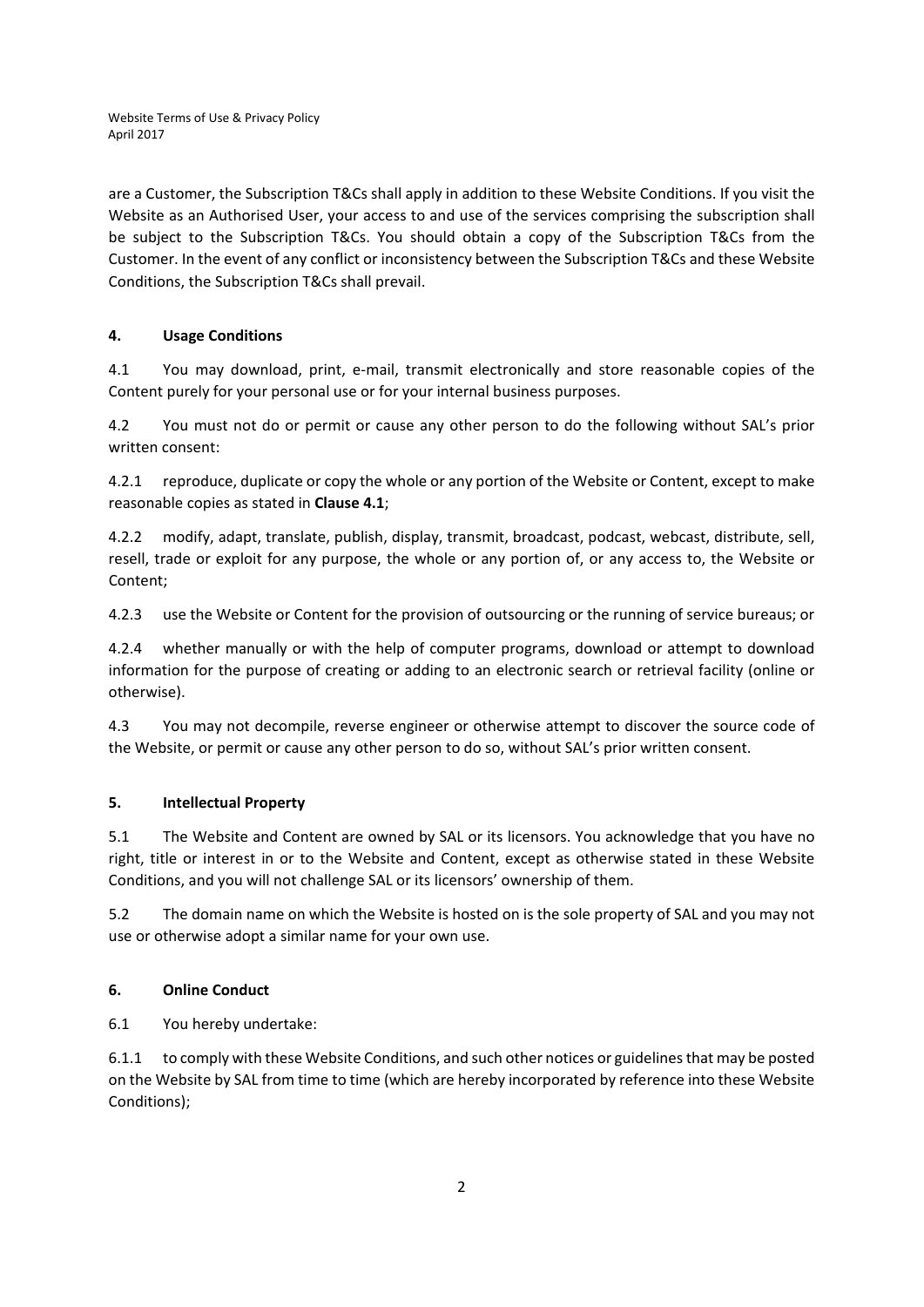6.1.2 not to use the Website or any Content for any unlawful purpose, and to comply with all applicable laws and regulations, including without limitation, copyright law;

6.1.3 not to hack into, interfere with, disrupt, disable, over‐burden or otherwise impair the proper working of the Website or Servers, which shall include but is not limited to denial-of-service attacks, spoof attacks, session hacking, sniffing, tampering, reverse engineering or reprogramming.

# **7. Disclaimers & Limitations**

7.1 THE WEBSITE AND CONTENT ARE PROVIDED ON AN "AS IS" AND "AS AVAILABLE" BASIS. TO THE EXTENT PERMITTED BY LAW, SAL DISCLAIMS ALL REPRESENTATIONS, CONDITIONS AND WARRANTIES OF ANY KIND, EXPRESS OR IMPLIED, IN RELATION TO THE WEBSITE AND CONTENT, INCLUDING WITHOUT LIMITATION ALL IMPLIED CONDITIONS AND WARRANTIES OF SATISFACTORY QUALITY, MERCHANTABILITY, FITNESS FOR A PARTICULAR PURPOSE AND NON‐INFRINGEMENT.

7.2 SAL does not warrant that the Website and Content will meet your requirements or that the Website and Content will be accurate, complete, reliable, timely, secure or error‐free or perform in an uninterrupted manner or be free from viruses or other harmful code. SAL shall not be liable in any way whatsoever for any losses, damage, fees, costs or expenses arising out of or in connection with the use of or reliance on the Website or Content or any downtime or service outage affecting them.

7.3 The data and information made available on the Website do not purport, and shall not in any way be deemed, to constitute an offer or provision of any legal, professional or expert advice.

7.4 You agree that:

7.4.1 SAL shall be entitled at any time, at its sole and absolute discretion and without prior notice, to add to, vary, terminate, withdraw or suspend the operation of the whole or any part or feature of the Website or Content without assigning any reason; and

7.4.2 access to or the operation of the Website and/or Servers may from time to time be interrupted or encounter technical or other problems and may not necessarily continue uninterrupted or without technical or other errors, and in any such event, SAL shall not be liable for any loss, liability or damage which may be incurred as a result.

7.5 To the extent permitted by law, under no circumstances, including, but not limited to, negligence, shall SAL be liable for any direct, indirect, special, consequential, or incidental damages that result from the use of, or the inability to use, the Website or Content.

# **8. Linked Sites**

8.1 SAL may provide links to other websites ("**Linked Sites**") that may be of relevance and interest to users. SAL has no control over, and is not responsible for the Linked Sites or their content and accepts no responsibility for any damage you may incur from using the Linked Sites (including any virus, spyware, malware, worms, errors or damaging material contained in the Linked Sites) or the availability of any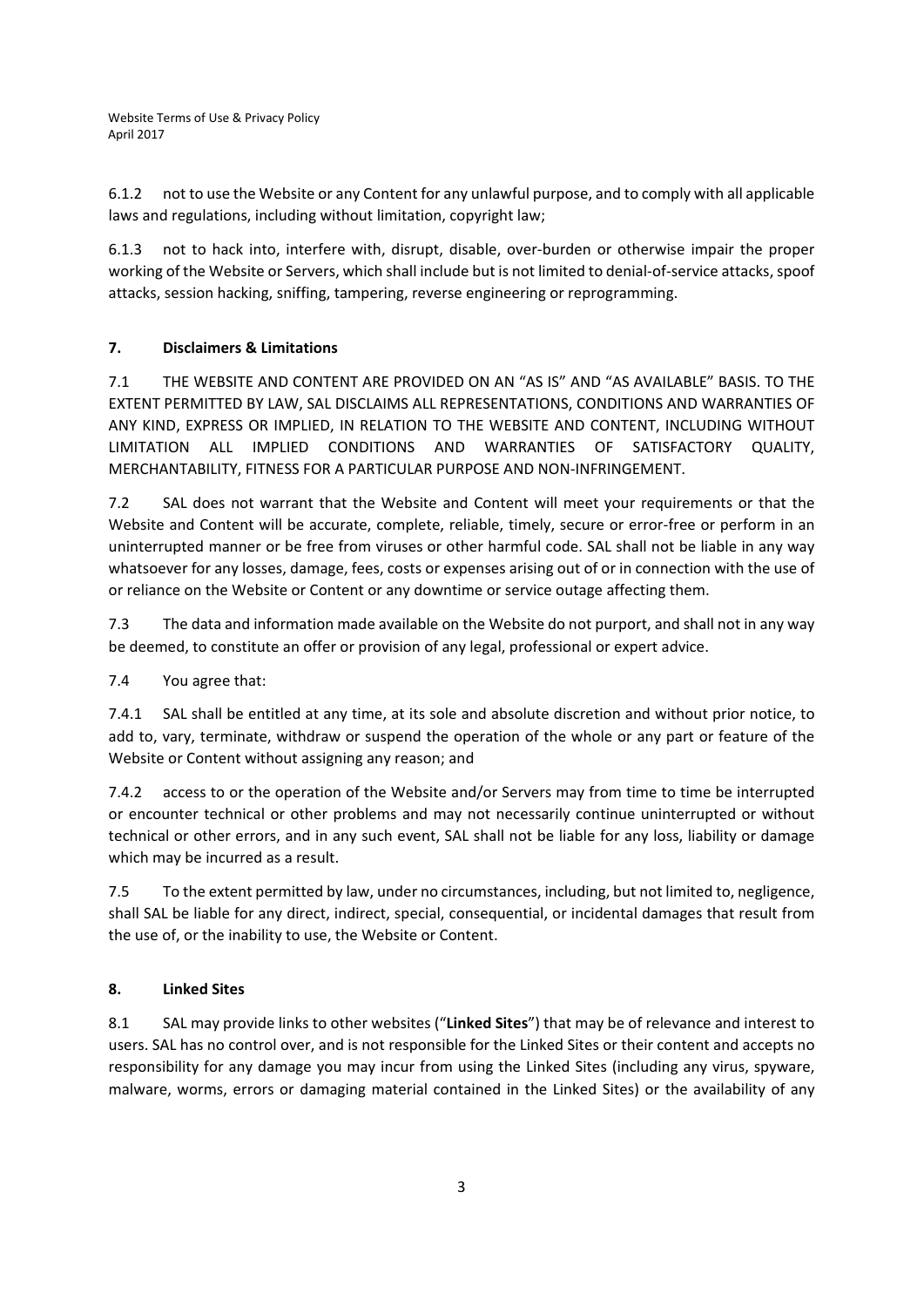content on the Linked Sites, and you hereby irrevocably waive any claim against SAL with respect to the Linked Sites.

8.2 Third party web sites may link to the Website. Such links do not necessarily mean that SAL is associated or affiliated with the third party or its goods and services. Your reliance on any third party statements of association or affiliation with SAL or approval of SAL is at your own risk.

#### **9. Data Use & Privacy**

9.1 The Privacy Policy explains SAL's data use and privacy practices in detail. You agree that SAL may collect, use, disclose and process your personal data in accordance with the terms of the Privacy Policy.

#### **10. Termination**

10.1 You agree that SAL has the right in its sole and absolute discretion and without prior notice to restrict, suspend, or terminate your access to and/or use of all or any part of the Website or Content, without assigning any reason.

## **11. Jurisdictional Issues**

11.1 The Website is owned and operated by SAL. SAL makes no representation that the Website or Content are appropriate or available for use in your location. Those who choose to access the Website from any location do so on their own initiative and are responsible for compliance with local laws, if and to the extent local laws are applicable.

#### **12. Indemnity**

12.1 You agree to indemnify and hold SAL, and its subsidiaries, affiliates, officers, agents, partners, and employees, harmlessfrom all claims, demands, actions, proceedings, liabilities(including statutory liability and liability to third parties), penalties, and costs (including without limitation, legal costs on a full indemnity basis), awards, losses and/or expenses, arising out of or in connection with:

12.1.1 your access to or use of the Website or Content;

- 12.1.2 your connection to the Website;
- 12.1.3 your breach of any of these Website Conditions;
- 12.1.4 your violation of any rights of another person or entity; or
- 12.1.5 your breach of any statutory requirement, duty or law.

#### **13. Severability**

13.1 The invalidity, illegality or unenforceability of any of these Website Conditions shall not affect the validity, legality and enforceability of the remaining provisions of these Website Conditions.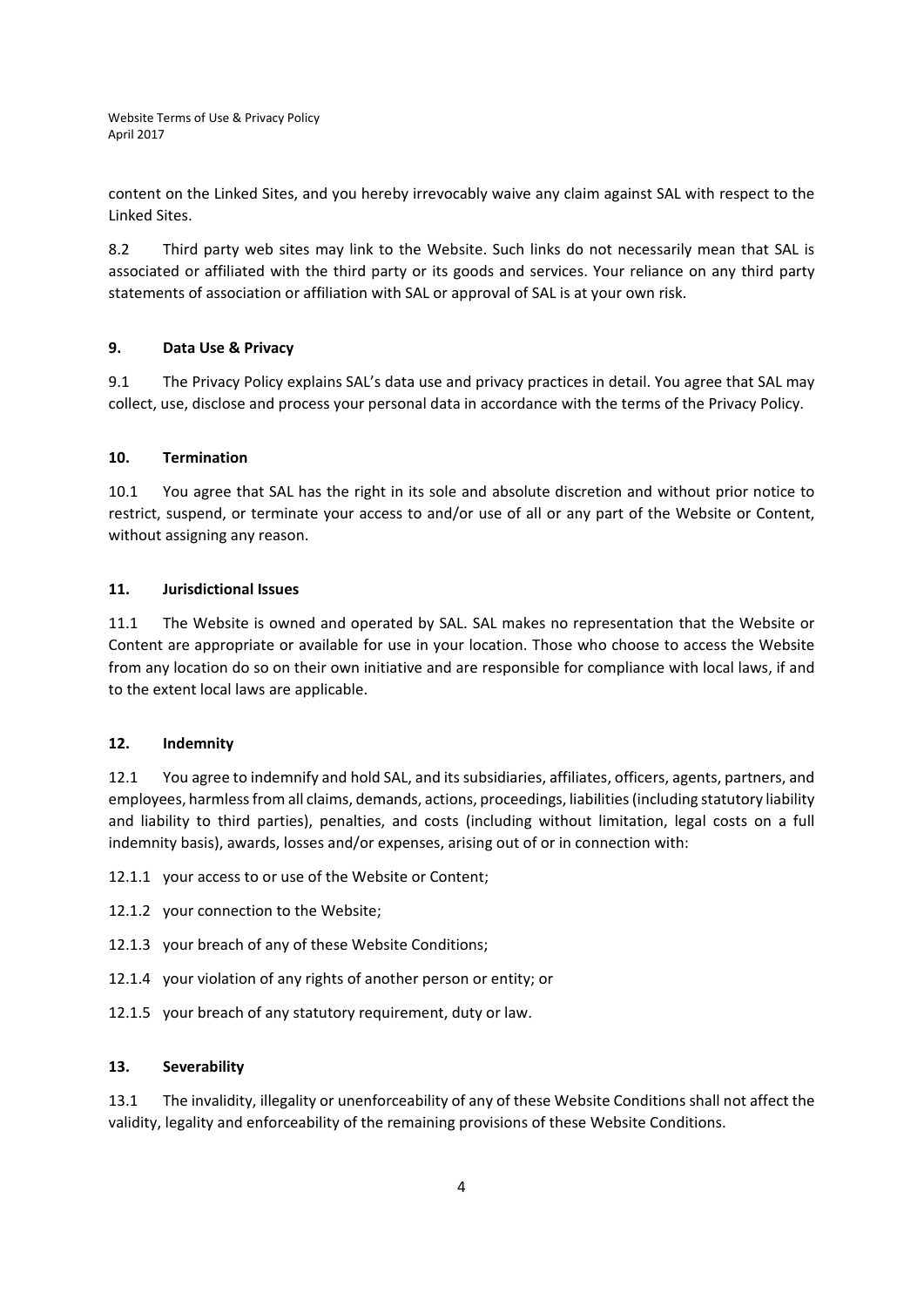#### **14. Relationship of Parties**

14.1 Nothing in these Website Conditions shall constitute or be deemed to constitute an agency, partnership or joint venture between SAL and you and neither party shall have any authority to bind the other in any way.

#### **15. Waiver**

15.1 No waiver of any rights or remedies by SAL shall be effective unless made in writing and signed by an authorised representative of SAL.

15.2 A failure by SAL to exercise or enforce any rights conferred upon it by these Website Conditions shall not be deemed to be a waiver or variation of any such rights or operate so as to bar the exercise or enforcement thereof at any subsequent time or times.

#### **16. Rights of Third Parties**

16.1 Except as provided for in **Clause 12**, a person or entity who is not a party to these Website Conditions shall have no right under the Contracts (Rights of Third Parties) Act (Cap 53B) to enforce any term of these Website Conditions, regardless of whether such person or entity has been identified by name, as a member of a class or as answering a particular description.

#### **17. Force Majeure**

17.1 No party shall be liable for any failure to perform its obligations under these Website Conditions if the failure results from a Force Majeure Event (defined below), provided always that whenever possible, the affected party will resume that obligation as soon as the Force Majeure Event occasioning the failure ceases or abates.

17.2 For purposes of these Website Conditions, a "**Force Majeure Event**" is an event which is a circumstance or event beyond the reasonable control of a party which affects the general public in that party's country or in the territory, and which results in the party being unable to observe or perform on time an obligation under these Website Conditions.

#### **18. Governing Law & Dispute Resolution**

18.1 These Website Conditions and all matters relating to your access to, or use of, the Website shall be governed by and construed in accordance with the laws of Singapore. Any dispute arising out of or in connection with these Website Conditions, including any question regarding its existence, validity or termination, shall be settled by mediation in Singapore at the Singapore Mediation Centre ("**SMC**") in accordance with SMC's Mediation Procedure in force for the time being. Unless otherwise agreed by the parties,the Mediator(s) will be appointed by SMC. The mediation will take place in Singapore in the English language and the parties agree to be bound by any settlement agreement reached. If the mediation does not result in a settlement agreement within four (4) weeks of the date of the first request for mediation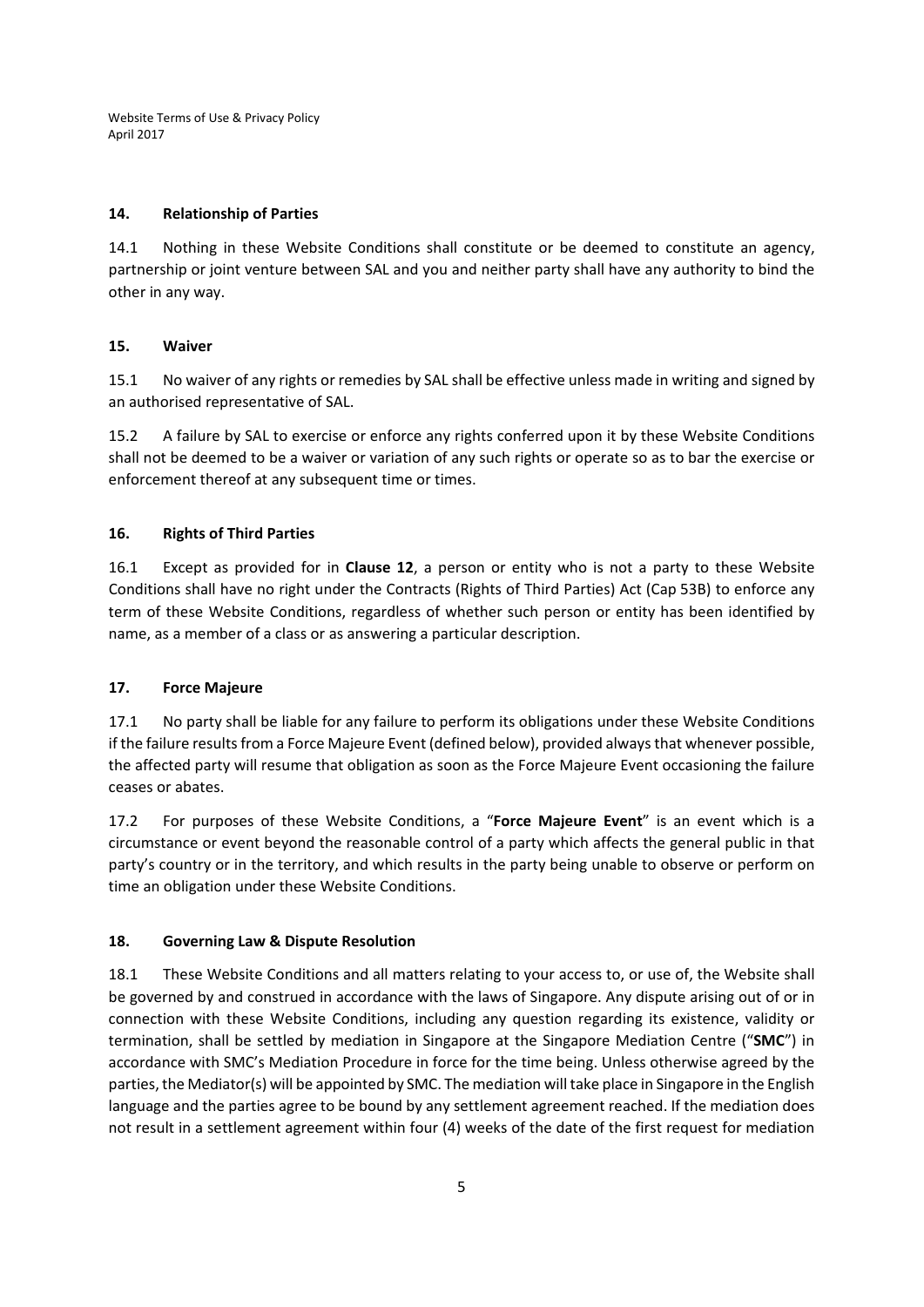made by either party, the dispute shall be referred to and finally resolved by arbitration administered by the Singapore International Arbitration Centre ("**SIAC**") in accordance with the Arbitration Rules of the Singapore International Arbitration Centre ("**SIAC Rules**") for the time being in force, which rules are deemed to be incorporated by reference to this clause. The seat of the arbitration shall be Singapore. The Tribunal shall consist of one (1) arbitrator. The language of arbitration shall be English. The arbitration agreement contained in this **Clause 18.1** shall be governed by the laws of Singapore.

18.2 For the avoidance of doubt, it is agreed that nothing in this **Clause 18** shall prevent a party from seeking urgent injunctive or equitable relief before any appropriate court.

# **PRIVACY POLICY**

This Privacy Policy applies to all information collected by Singapore Academy of Law ("**SAL**" or "**the Academy**"). For the purpose of this Policy, "**we**", "**us**" and "**our**" shall refer to SAL.

## **1. Application of Policy**

1.1 By providing information to SAL you agree to the terms of this Policy in force at the material time.

1.2 From time to time, SAL will update this Policy to ensure that this Policy is consistent with any changes in legal requirements. You are encouraged to periodically review this Policy to be informed of how SAL is protecting your information.

#### **2. Types of Personal Information collected**

2.1 SAL will only collect, use or disclose personal information about an individual which it reasonably considers necessary for the purposes of its activities and/or operations.

2.2 Personal information is any information that can identify an individual or information about an identifiable individual, such as an individual's address, telephone number, or transaction/activity in relation to SAL activities. SAL may collect identifying information, such as (but not limited to) the individual's name, address, telephone number, email address, NRIC/Passport number, nationality depending on SAL activity/service.

2.3 This Policy does not apply to aggregated information which summarises statistical information about groups of members, and which does not include name, contact information, or any other information that would allow any particular individual to be identified.

#### **3. How we collect your Personal Information?**

3.1 Information is collected from you when you apply, register for and/or access any of the services made available, whether by subscription or otherwise, on or via this website.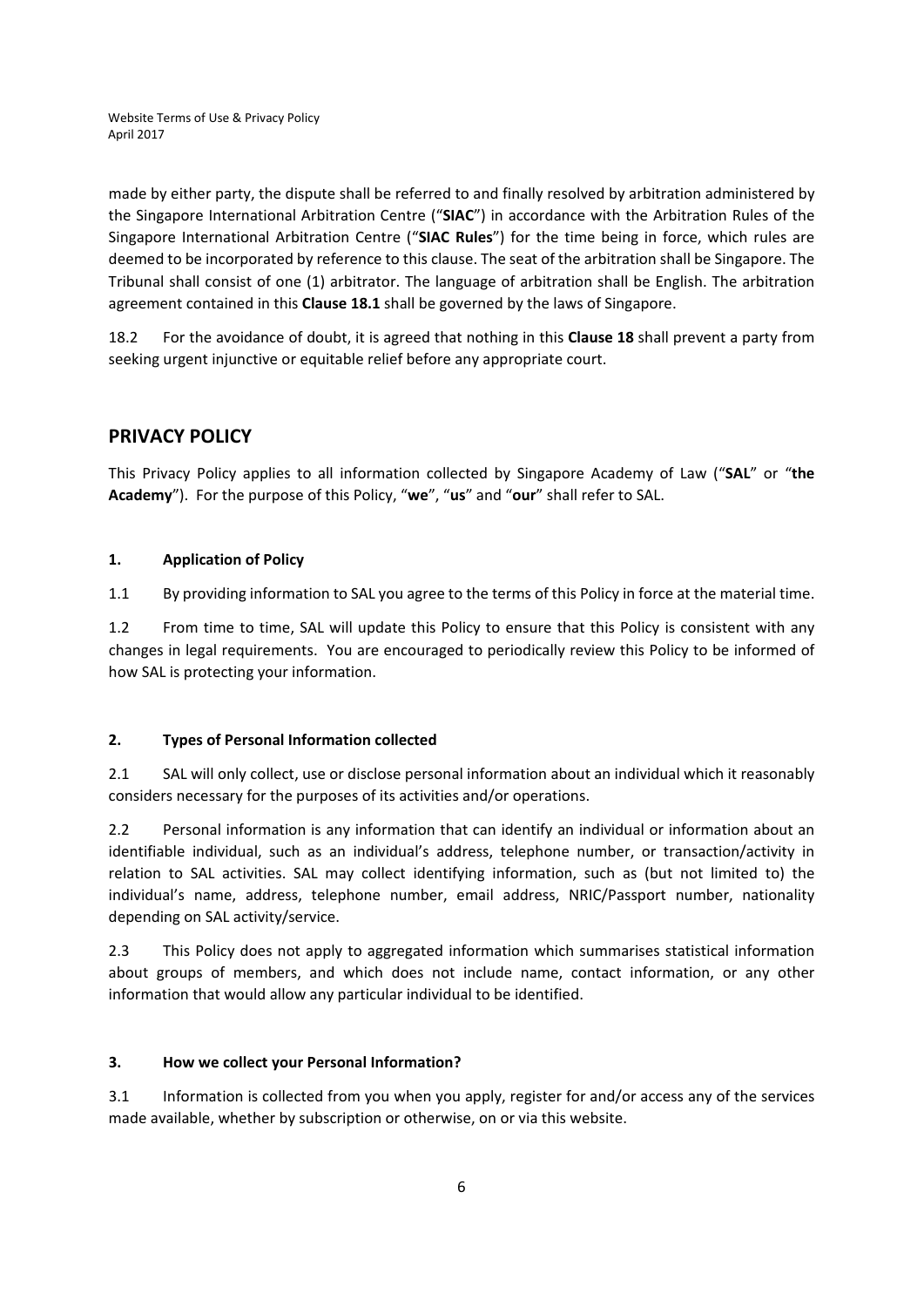#### **4. What is the information used for?**

- 4.1 Information which you provide to us may be used for the following purposes:
- 4.1.1 to communicate with you and to respond to your requests and queries;
- 4.1.2 to verify and process your personal particulars and payments;
- 4.1.3 for online security notifications and password recovery processes;
- 4.1.4 to enforce contractual and legal rights and obligations;
- 4.1.5 for user profile and statistical analysis;
- 4.1.6 to send you information, notifications, updates and reports in relation to the requested services;
- 4.1.7 for legal compliance purposes, the requests of law enforcement and regulatory officials, or orders of court; and
- 4.1.8 for any other purposes for which we have obtained your consent.

4.2 SAL **does not** sell, rent or lease its member/user lists to third parties. SAL may share data with trusted partners in order to administer your activities/transactions, to help us perform statistical analysis, send you reports or notifications or provide customer support. All such third parties are prohibited from using your personal information except to provide these servicesto SAL, and they are required to maintain the confidentiality of your information.

4.3 SAL keepstrack of the web sites and pages our users visit, in order to determine what SAL services are the most popular.

#### **5. Security of your Personal Information**

5.1 SAL protects your personal information from unauthorised access, use or disclosure. SAL stores the personally identifiable information you provide on computer servers in a controlled, secure environment, protected from unauthorised access, use or disclosure. SAL will not share your personal information with third parties without your permission, except if required by law or a court order to do so.

#### **6. Access, accuracy and correction of your Personal Information**

6.1 We rely on you to ensure that your profile and contact information is accurate. Please let us know of any changes to your personal information. You may update the accuracy or completeness of such information, and request that corrections be made to it. Please send all your enquiries, requests and notifications to lawnet@sal.org.sg.